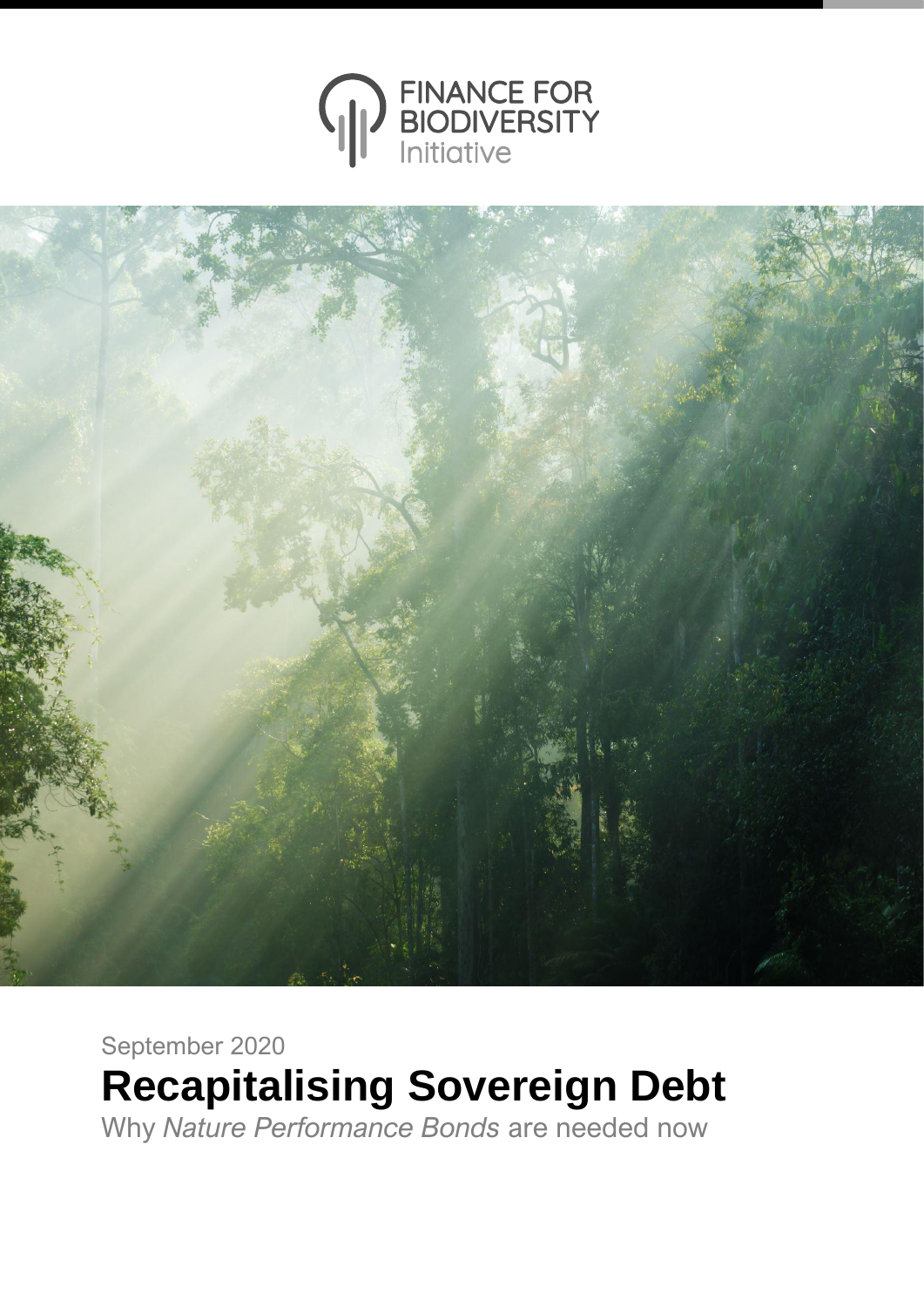

# **The Looming Debt Crisis**

Seven of the ten nations with the highest number of COVID-19 infections to date are developing economies that were already facing debt distress before the pandemic struck. But the health crisis has radically altered the calculus: declines in local currencies have increased the cost of servicing hard-currency debt for many, while evaporating demand has robbed exportdependent nations of income.

At the same time, many countries have dramatically increased public spending to support their health systems and defend their economies and citizens' livelihoods. Emerging and developing countries have unveiled rescue packages worth 5.4% of their gross domestic product (GDP), according to the World Bank.<sup>i</sup>

This combination of factors has led to government budget deficits ballooning out of control. In Sub-Saharan Africa alone, deficits are projected by the International Monetary Fund (IMF) to reach a record 7.6% of GDP this year.<sup>ii</sup> This comes as governments in Africa and other developing countries are already facing an avalanche of sovereign debt repayments as a significant amount of post-2008, low-cost issuance comes due.

Efforts to ease the pain through debt standstills have helped. But standstills will not be enough. Zambia has hired bankers to advise on restructuring its US\$11 billion in foreign debts, which threatened to trigger Africa's first coronavirus-induced sovereign default. Many other countries are likely to follow suit in seeking debt-restructuring deals.

Few would doubt that a sovereign debt crisis is looming.

# **The Global Nature and Climate Crisis**

An unprecedented number and ferocity of hurricanes, floods, melting ice sheets, infestations and forest fires are the most visible signs of the other global crisis: an unfolding environmental catastrophe triggered by climate change and nature degradation and destruction. Nature loss such as deforestation, draining of wetlands, and species extinction—has reached alarming levels and is exacerbating the impacts of climate change. COVID-19 itself, and the prospects of more and worse pandemics to come, are further symptoms of this crisis, since by radically altering nature, we create the conditions in which diseases like COVID-19 emerge and thrive.

Climate change and damage to nature pose an enormous threat to human wellbeing. There is unambiguous evidence of the economic value at risk in this context, alongside the painfully visible human cost, from wildfires in California and Australia to Kenya's locust infestations and floods in Dhaka, the Bangladeshi capital.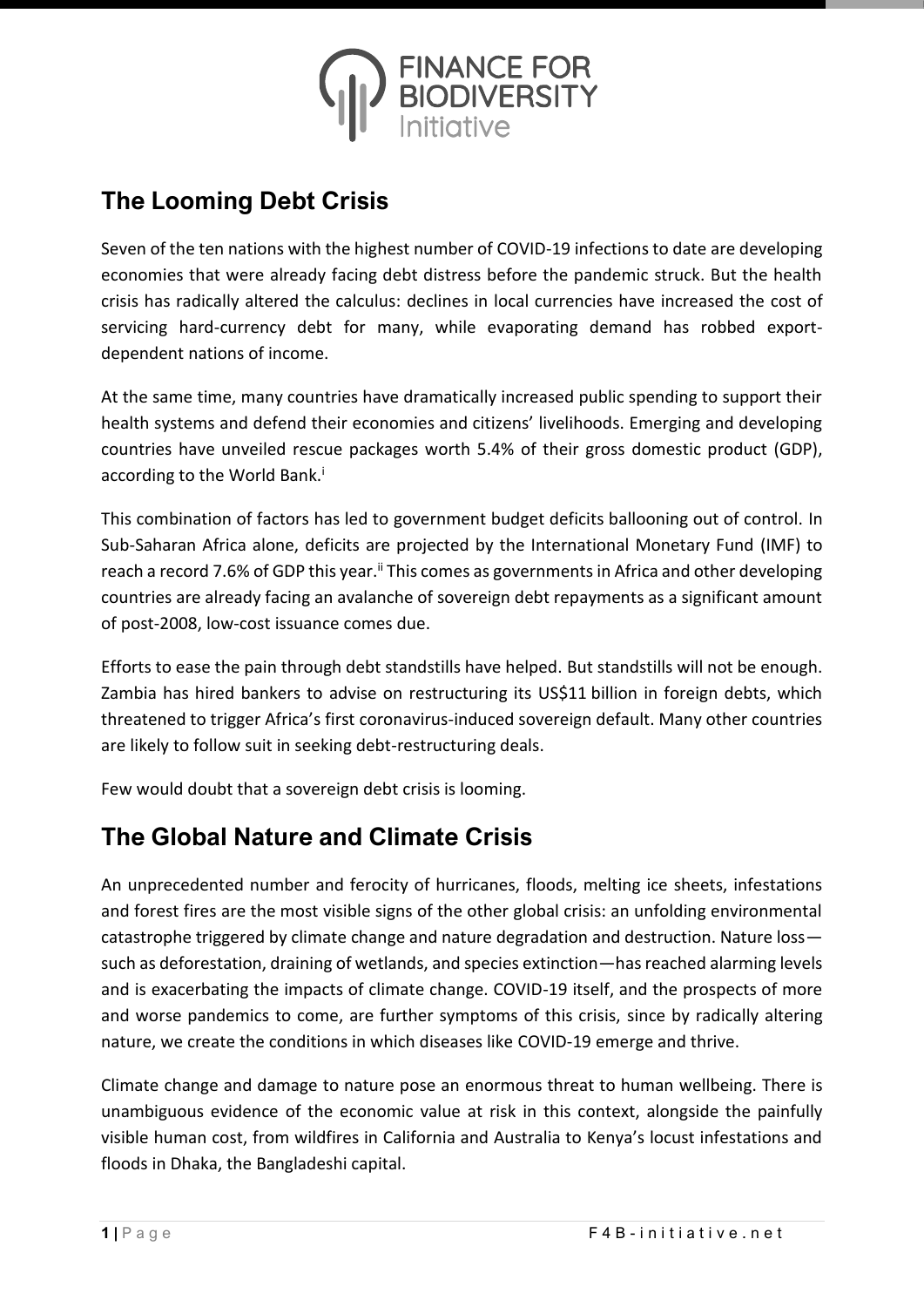

## **Connected Crises**

These looming debt and environmental crises are intertwined. Nature loss is eroding the capacity of many nations to underpin the economic prosperity needed to deliver livelihoods for their citizens and, in turn, their ability to service and repay sovereign debt.<sup>iii</sup>

There is now a compelling body of research pointing to the critical role played by nature in driving economic productivity and growth, from such diverse authorities as the Paulson Institute, the London School of Economics, the World Economic Forum (WEF), and the Chinese government-hosted China Council on International Cooperation on Environment and Development. Recent estimates indicate that more than half of the world's GDP (US\$44 trillion) is highly or moderately dependent on nature, with the US\$2.5 trillion agricultural sector particularly dependent on the quality of soil, water and climate.<sup>iv</sup>

The Task Force on Nature-related Financial Disclosures and the Dutch central bank's pioneering analysis of the systemic financial risks stemming from biodiversity loss point to the importance of nature to both financial capital and sovereign risk.<sup>v</sup> Moreover, credit rating agencies have begun to incorporate climate and nature related risks into their assessment of sovereigns.<sup>vi</sup>

Argentina is a case in point. In August, it struck a deal with creditors to restructure its US\$65 billion in debts, and relies heavily on agricultural production to generate its key exports of soybeans and wheat. But output of both crops has been falling as a result of drought and wildfires, a situation exacerbated by the expansion of cattle-ranching onto areas previously cultivated with soybeans.<sup>vii</sup>

## **A Solution – Nature Performance Bonds**

Just as climate risks are today being incorporated into investors' risk analysis, so will it be unthinkable in the future not to factor the state of a country's natural capital into its sovereign credit rating. We can already detect the early seeds of this development, building on decades of experimentation in debt-for-nature swaps. "Use of proceeds" green bonds are becoming part of the risk equation, and a first generation of Sustainable Development Goal (SDG)-linked performance bonds are explicitly linking the cost of capital to SDG outcomes.

*Finance for Biodiversity* (F4B) believes that these positive developments provide early signals of what needs to happen, at scale. There is now a compelling opportunity, and an urgent need, to deploy a sovereign debt instrument that links the cost of sovereign debt with success in protecting or enhancing a country's valued, productive natural capital.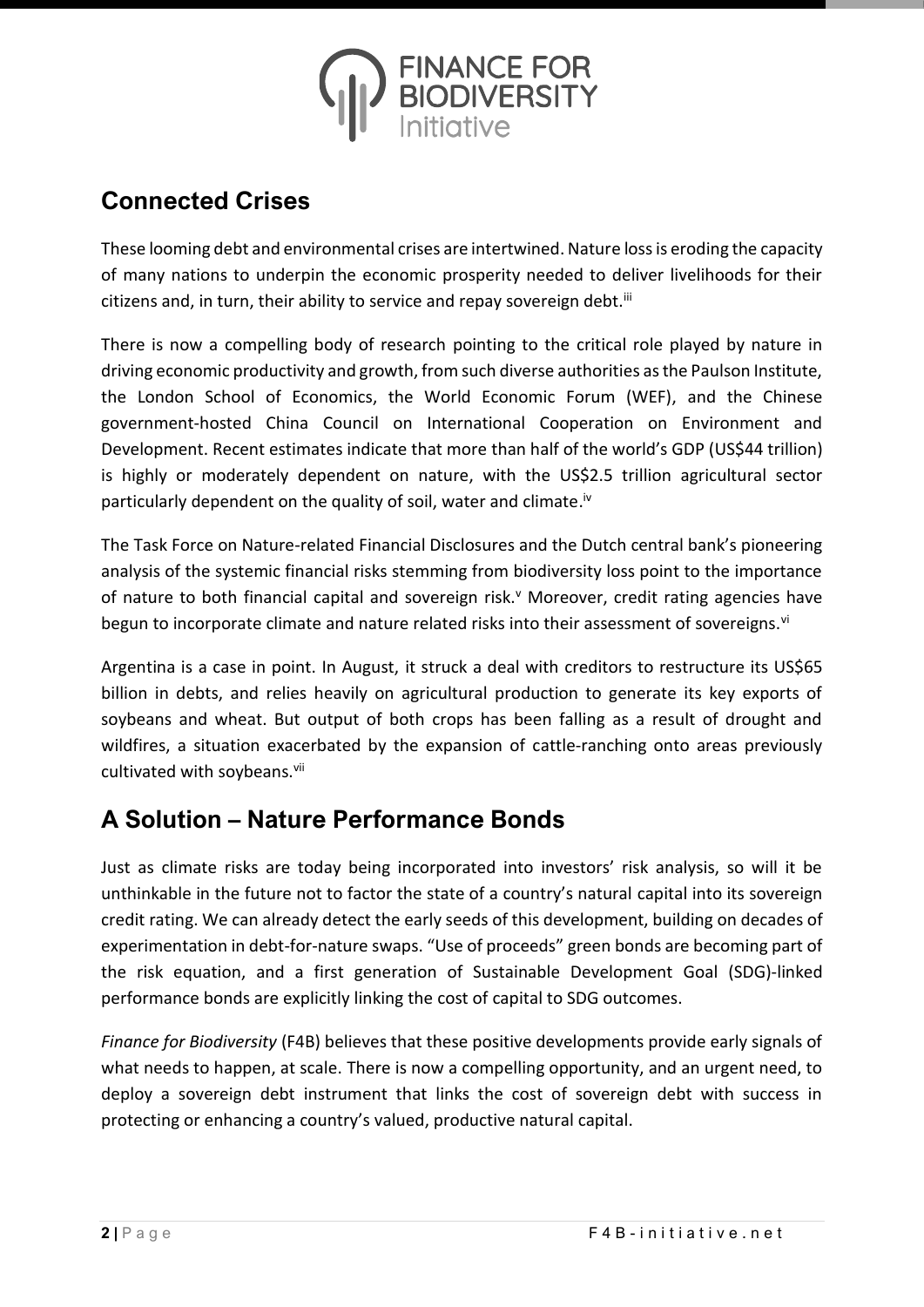

"Nature Performance Bonds" (NPBs) are a sovereign debt instrument that can meet this challenge. They could provide a catalytic and practical pathway for introducing natural capital into the response to today's sovereign debt crisis, and in embedding it systemically into tomorrow's global financial system. They would incentivise performance outcomes that lead to both direct financial and nature returns—NPBs would underpin a virtuous cycle of:

- reduced debt repayments;
- improved nature and climate outcomes;
- strengthened country resilience and productivity;
- lowered risk profile and improved access to cheaper capital; and
- increased attractiveness of a country as a long-term investment destination.

Our thinking behind NPBs is laid out in detail in a separate Technical Paper, which explains how and why NPBs build on previous efforts to address sovereign debt and natural capital linkages. Success to date in debt-for-nature swaps, for example, has been limited by a lack of standardisation, constraining scaling across multiple actors and markets. The Technical Paper makes the case that standardisation should be a key component in any offering if effective debt instruments are to be attractive to private sector creditors. NPBs would build on this asset class evolution by ensuring that they are not only scalable, but standardised in line with existing asset classes, evolving the natural capital financial ecosystem beyond the project-specific nature of much green finance so far.

To support our work further, F4B has built a unique database of the debt sustainability and biodiversity status of countries to understand the nexus at which debt distress and biodiversity priorities coincide.

## **How NPBs Would Work**

NPBs would link delivery of agreed, verifiable "nature performance outcomes" to more favourable coupon (interest) and principal debt payments.

The design of nature performance targets would be country- and deal-specific, reflecting the country's biodiversity profile, the costs of achieving outcomes and the ease of demonstrating success, as well as the interests of the creditor. For example: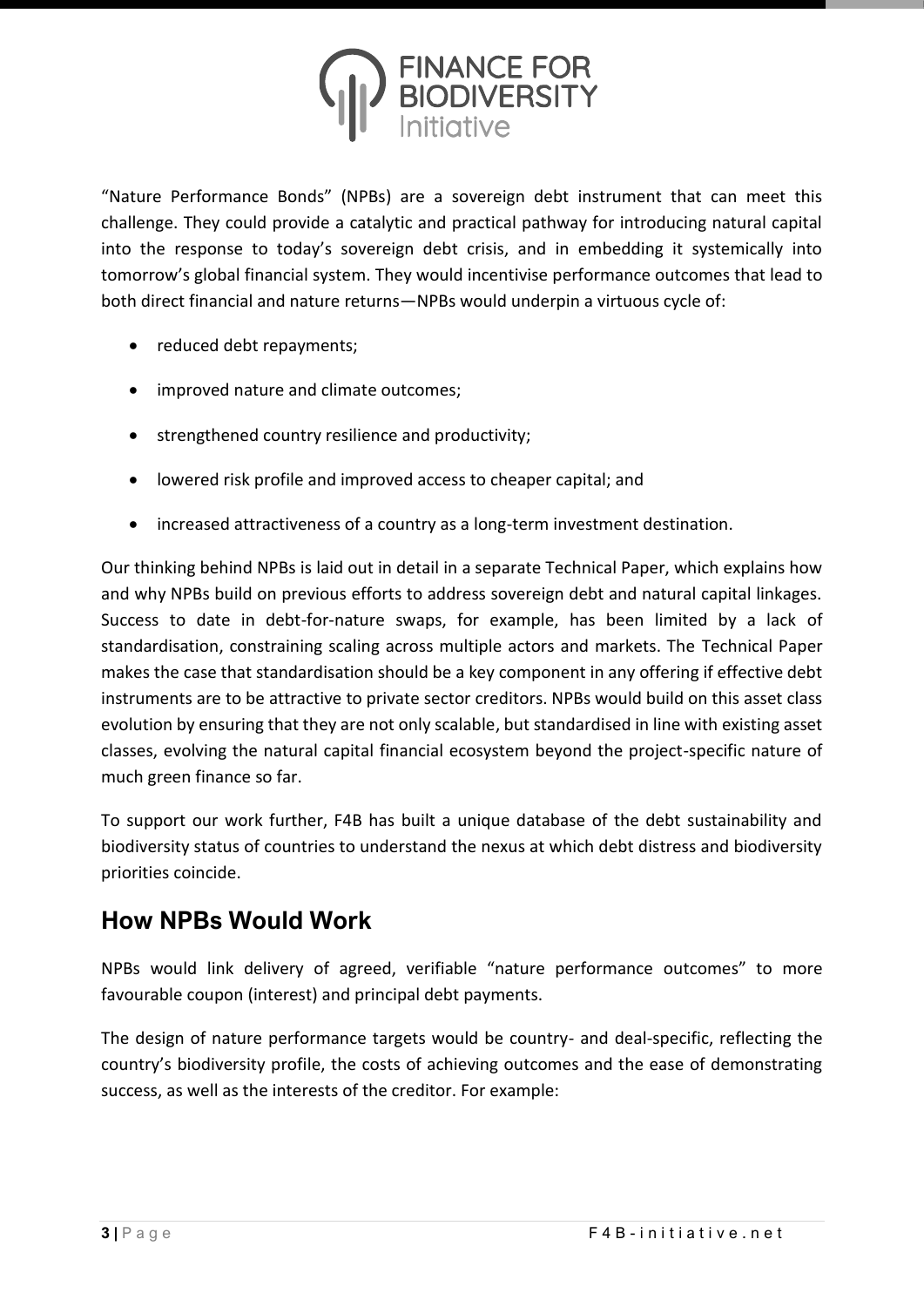

- Climate outcomes, such as reduced emissions and improved resilience, could be an integral element of the bond's performance offering, especially if such outcomes could be monetised through, for example, carbon credits.
- Social and economic objectives might also be part of the performance targets dashboard—for example, if the debtor wanted to secure enterprise and livelihood opportunities as part of addressing nature outcomes.

NPBs could accommodate diverse ways to value and pay for nature outcomes:

- Sovereign creditors may be open to paying directly for nature outcomes as part of their policy interests and international commitments.
- Private creditors would be interested where they are impact investors, where nature performance outcomes impact the productivity of economic assets that they are invested in, and when accepting nature-related performance outcomes as part of a "best bad option" in the context of a broader debt-restructuring deal.
- Both sovereign and private creditors would be interested if the nature performance outcomes are material to solvency risks reflected in sovereign credit ratings.

Initial interest in NPBs would most likely come from sovereign creditors with a policy interest in nature outcomes, although in the context of the looming debt crisis there may be interest in hybrid solutions involving sovereign and private creditors.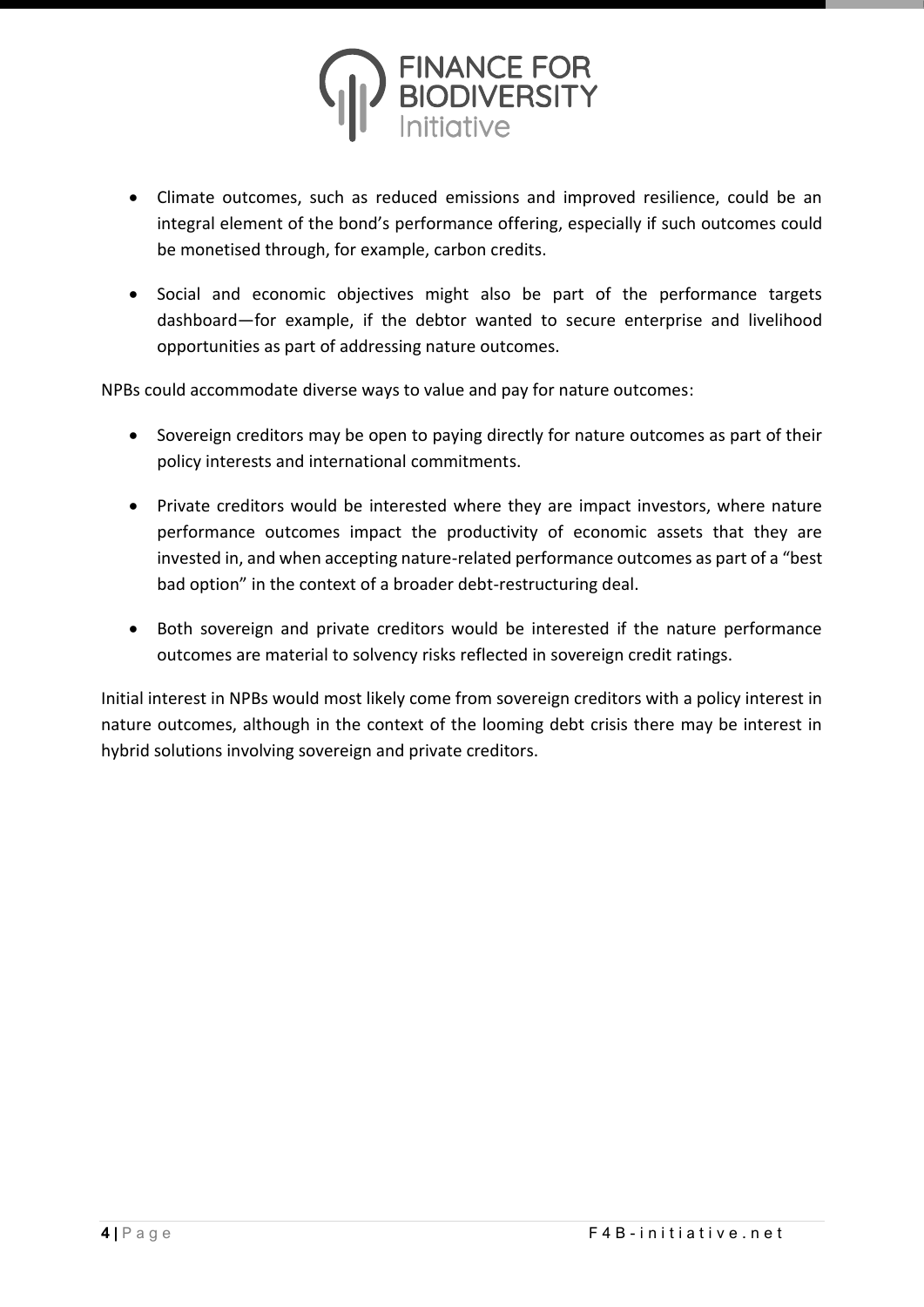

### **Nature Performance Bonds: the benefits**

#### For sovereign debtors:

- The proceeds would help countries fund their environmental objectives including those on biodiversity and climate change—as well as critical economic and social goals, over the short, medium and long term.
- NPBs offer a pathway through which debtor countries can win some debt (principal and repayment) relief.
- NPBs would support short-term economic recovery, with most of the funds released available for general purpose use.
- Developing nations would benefit from NPBs financially because the terms of their debt will improve as they achieve agreed performance milestones, while over time a strengthened, more productive natural capital balance sheet will bring new economic opportunities and resilience.
- The bonds would help achieve improved nature and climate outcomes, such as restoration of degraded forest and other landscapes, wetland management, and species conservation and recovery. This in turn would increase the country's nature-based resilience, enhance productivity and generate new market opportunities.

#### For creditors:

- Lenders—whether public or private—would have a new way to build into their portfolios alleviation of financial risks stemming from biodiversity loss and ecosystem degradation.
- NPBs would support delivery of existing and future international commitments to outcomes such as climate change adaptation and mitigation, job creation, health and other social goals, as well as biodiversity protection itself, thereby enabling investors to demonstrate the broader social benefit of their activities.
- Governments, international financial institutions and private creditors that recognise the economic and wider value of protecting and restoring nature would have the opportunity to embrace a new, pay-for-performance approach that would simultaneously secure both nature and climate objectives and strengthen a developing nation's solvency and prosperity.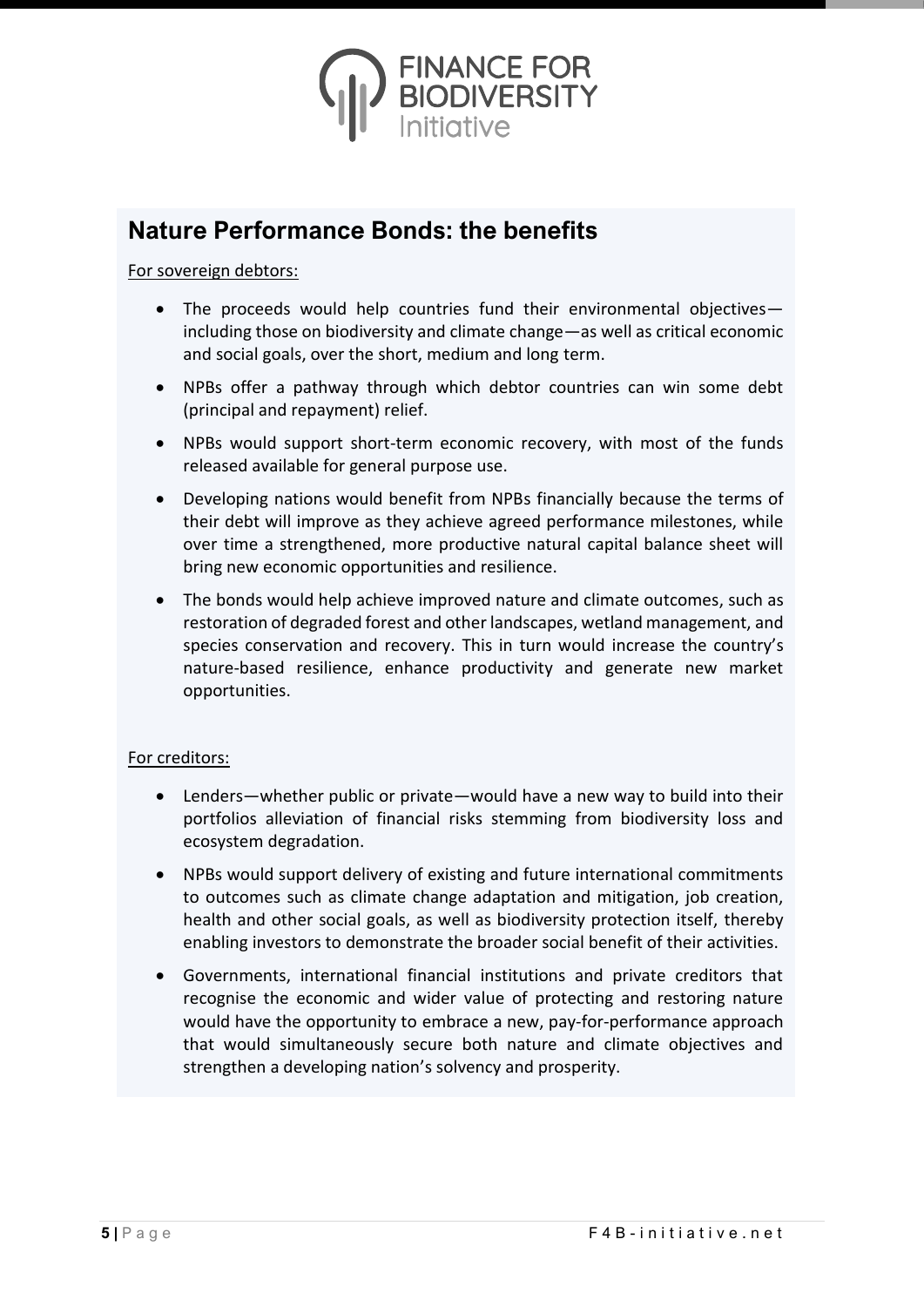

## **What Needs to Happen Now**

2020 was to be a "super year" for global environmental action, given the multiple commitments to halt biodiversity loss and climate change. There is now an opportunity to do even better in 2021.

With a looming sovereign debt crunch, and an accelerating set of climate initiatives in the runup to the United Nations Convention on Biological Diversity (COP-15) meeting in Kunming, China, in May 2021, and the UN Framework Convention on Climate Change (UNFCCC) COP26 climate conference in Glasgow, Scotland, scheduled for November 2021, the time to grasp the debt and nature opportunity is now.

F4B invites creditors, debtors and other interested partners to engage to help shape its NPB proposition, so as to:

- 1. Further develop and refine this approach to sovereign debt based on nature-related performance, including a common approach across multiple initiatives, identifying proven pathways for standardisation and scale.
- 2. Develop country-specific deal packages, including short-to-medium-term reductions in the cost of capital and interest to debtors, linked to delivery of measurable biodiversity/climate, social and economic outcomes.
- 3. Build consensus among policymakers, international organisations and the private sector ahead of forthcoming meetings of the IMF, World Bank, G7 and G20, with the aim of establishing NPBs as a key element of international sovereign debt architecture.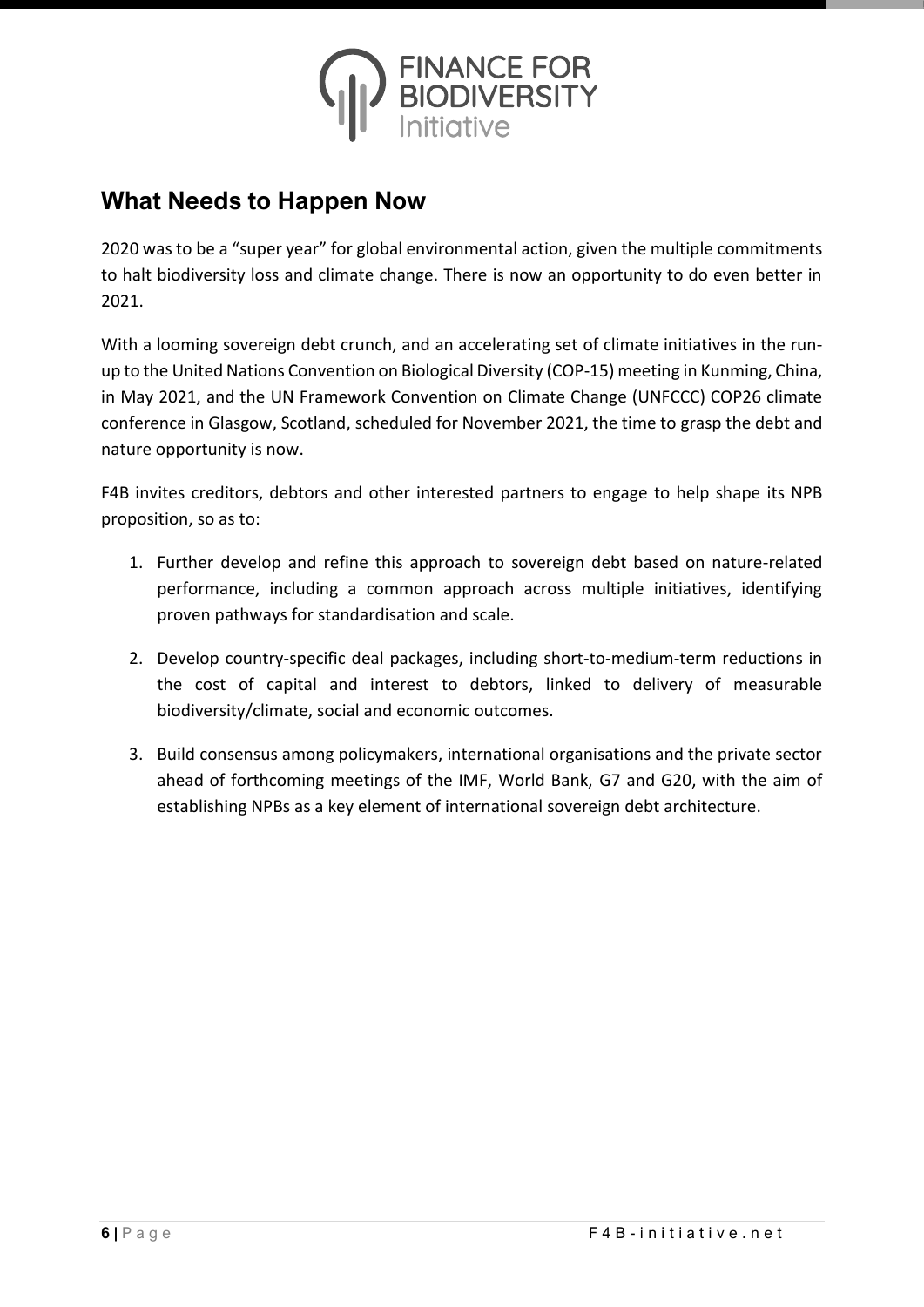

### **Key Resources**

Climate & Nature Sovereign Index: Introducing a framework for a clear assessment of environmental risk. WWF and Ninety-One. July 2020.

[https://www.wwf.org.uk/sites/default/files/2020-](https://www.wwf.org.uk/sites/default/files/2020-07/Climate_%26_Nature_Sovereign_White_Paper.pdf) 07/Climate %26 Nature Sovereign White Paper.pdf

The Sovereign Transition to Sustainability: Understanding the dependence of sovereign debt on nature. Alexandra Pinzón and Nick Robins with Matthew McLuckie and Gabriel Thoumi. London School of Economics and Grantham Research Institute. February 2020.

[https://www.lse.ac.uk/granthaminstitute/publication/the-sovereign-transition-to](https://www.lse.ac.uk/granthaminstitute/publication/the-sovereign-transition-to-sustainability-understanding-the-dependence-of-sovereign-debt-on-nature/)[sustainability-understanding-the-dependence-of-sovereign-debt-on-nature/](https://www.lse.ac.uk/granthaminstitute/publication/the-sovereign-transition-to-sustainability-understanding-the-dependence-of-sovereign-debt-on-nature/)

Sustainability-Linked Bond Principles Voluntary Process Guidelines. International Capital Market Association. June 2020.

[https://www.icmagroup.org/green-social-and-sustainability-bonds/sustainability-linked-bond](https://www.icmagroup.org/green-social-and-sustainability-bonds/sustainability-linked-bond-principles-slbp/)[principles-slbp/](https://www.icmagroup.org/green-social-and-sustainability-bonds/sustainability-linked-bond-principles-slbp/)

Emerging market debt crisis: biodiversity as a lever for building back better. Finance for Biodiversity Initiative. June 2020

[https://a1be08a4-d8fb-4c22-9e4a-](https://a1be08a4-d8fb-4c22-9e4a-2b2f4cb7e41d.filesusr.com/ugd/643e85_8198fe32b44f410ea21e488cc5dfaa2d.pdf)[2b2f4cb7e41d.filesusr.com/ugd/643e85\\_8198fe32b44f410ea21e488cc5dfaa2d.pdf](https://a1be08a4-d8fb-4c22-9e4a-2b2f4cb7e41d.filesusr.com/ugd/643e85_8198fe32b44f410ea21e488cc5dfaa2d.pdf)

Green Bonds Global State of the Market 2019. Climate Bonds Initiative. July 2020.

<https://www.climatebonds.net/resources/reports/green-bonds-global-state-market-2019>

Blue Bonds: An Audacious Plan to Save the World's Oceans. The Nature Conservancy. April 2019.

[https://www.nature.org/en-us/what-we-do/our-insights/perspectives/an-audacious-plan-to](https://www.nature.org/en-us/what-we-do/our-insights/perspectives/an-audacious-plan-to-save-the-worlds-oceans/)[save-the-worlds-oceans/](https://www.nature.org/en-us/what-we-do/our-insights/perspectives/an-audacious-plan-to-save-the-worlds-oceans/)

Moving Mountains: Unlocking Private Capital for Biodiversity and Ecosystems. UNDP

[https://www.biodiversityfinance.net/sites/default/files/content/publications/BIOFIN%20-](https://www.biodiversityfinance.net/sites/default/files/content/publications/BIOFIN%20-%20Moving%20Mountains%20-%20Unlocking%20private%20capital%20for%20biodiversity%20and%20ecosystems%20%28Web%20Version%29.pdf) [%20Moving%20Mountains%20-](https://www.biodiversityfinance.net/sites/default/files/content/publications/BIOFIN%20-%20Moving%20Mountains%20-%20Unlocking%20private%20capital%20for%20biodiversity%20and%20ecosystems%20%28Web%20Version%29.pdf)

[%20Unlocking%20private%20capital%20for%20biodiversity%20and%20ecosystems%20%28We](https://www.biodiversityfinance.net/sites/default/files/content/publications/BIOFIN%20-%20Moving%20Mountains%20-%20Unlocking%20private%20capital%20for%20biodiversity%20and%20ecosystems%20%28Web%20Version%29.pdf) [b%20Version%29.pdf](https://www.biodiversityfinance.net/sites/default/files/content/publications/BIOFIN%20-%20Moving%20Mountains%20-%20Unlocking%20private%20capital%20for%20biodiversity%20and%20ecosystems%20%28Web%20Version%29.pdf)